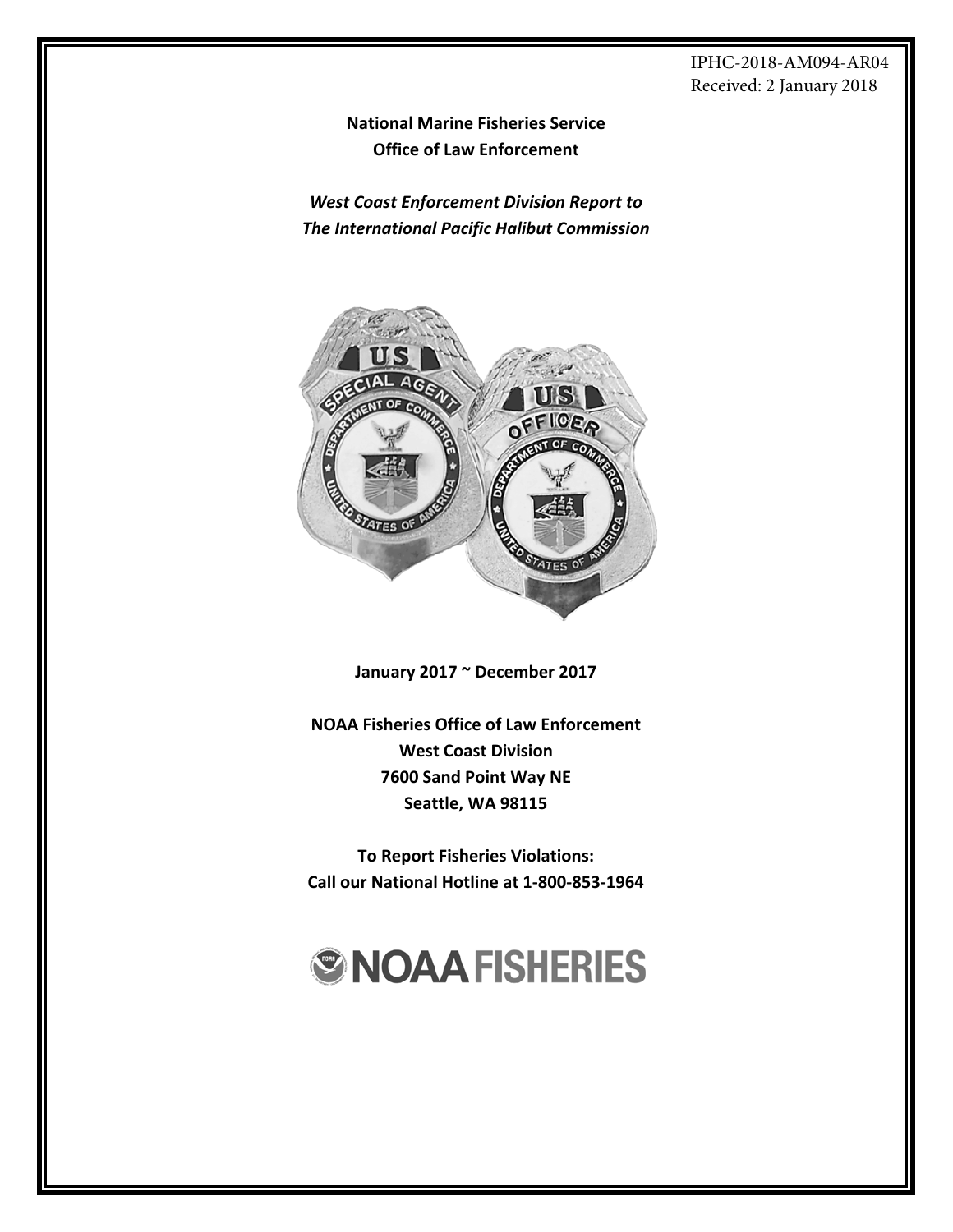# Office of Law Enforcement

# *West Coast Division Report to International Pacific Halibut Commission*

Calendar Year 2017

#### January 1, 2017 – December 31, 2017

# TABLE OF CONTENTS

# **West Coast Enforcement Division** *2017 HALIBUT ENFORCEMENT EFFORTS*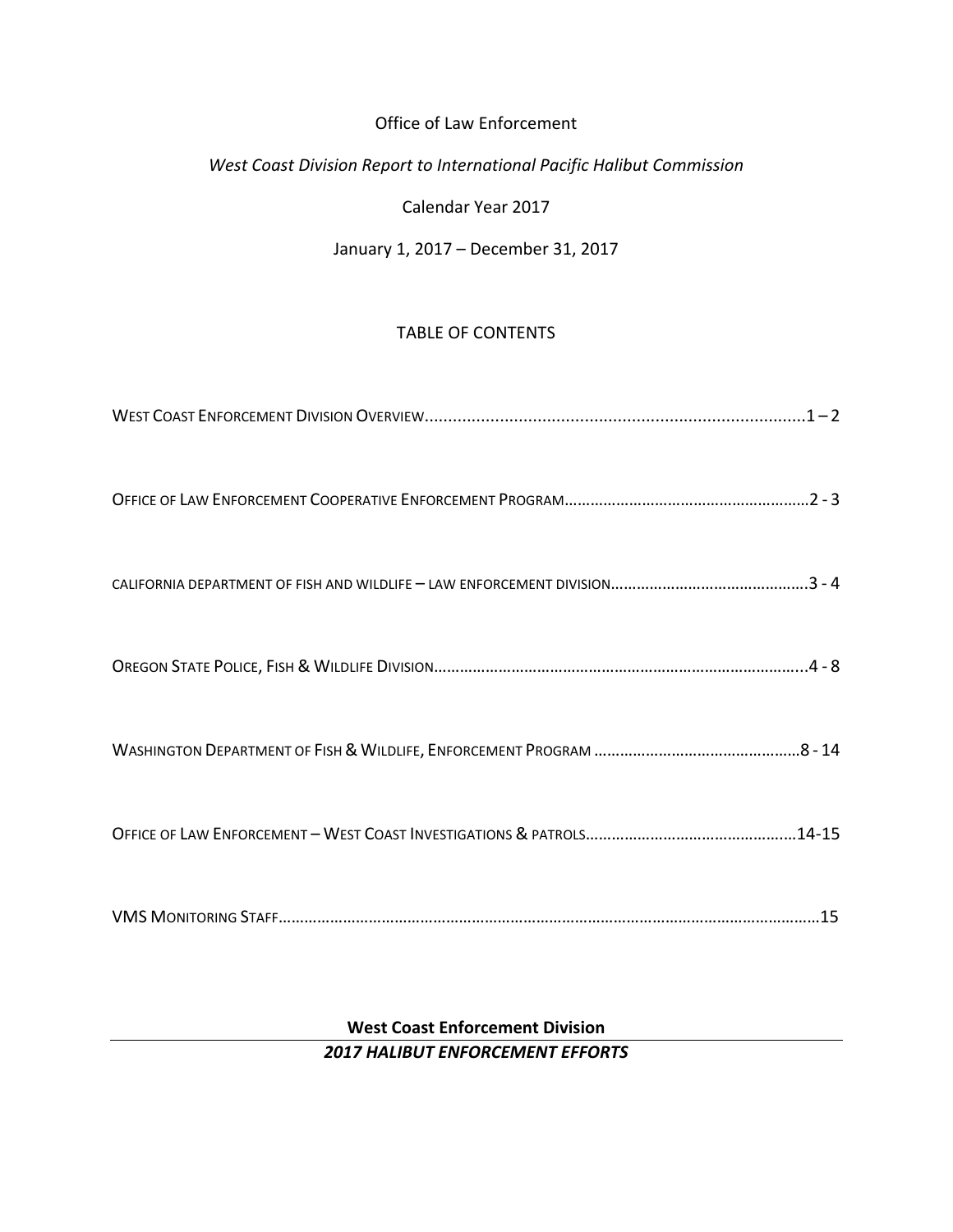#### **West Coast Enforcement Division Overview**

The West Coast Enforcement Division (WCD) provides marine resource enforcement and compliance assistance for the West Coast, primarily California, Oregon and Washington, but to also include Colorado, Idaho, Montana, North Dakota, South Dakota, Utah and Wyoming. Our staff includes special agents and enforcement officers stationed in California, Oregon and Washington. Our territory includes 1,500 miles of Canadian Border; 1,293 miles of rigorous Pacific Ocean coastline and 7,863 miles of tidal shoreline; five National Marine Sanctuaries, to include 290 Marine Conservation Areas; Puget Sound; 21 major international seaports; 18 international airports; 222,471 square nautical miles of Pacific Ocean; and 339,375 square miles of land encompassing numerous rivers and tributaries feeding into the Pacific Ocean. Our primary missions include compliance assistance and enforcing domestic fishing regulations under the Magnuson‐Stevens Fishery Conservation and Management Act; protecting federally‐ listed marine species and critical habitats under the Endangered Species Act; ensuring species protection and preservation under the Marine Mammal Protection Act; monitoring imports and exports of marine products at international ports (air and sea), border crossings, and during commercial inspections under the Lacey Act; and protecting essential fish habitats.

Our responsibilities are carried out by a sworn staff comprised of special agents and enforcement officers, and an operations support staff compromised of program managers, enforcement technicians, systems administrators, and administration specialists. Additionally, we work closely and conduct joint operations with other federal partners; the U.S. Coast Guard (USCG), the Environmental Protection Agency (EPA), the United States Fish and Wildlife Service (USFWS), the United States Attorney's (USA) offices, and others, and our state partners; Oregon State Police Fish and Wildlife Division (OSP), the Washington Department of Fish and Wildlife, Enforcement Program (WDFW), and California Department of Fish and Wildlife (CDFW). Our state partners work under a Cooperative Enforcement Program. OLE's Enforcement Officer is the bedrock for our uniformed presence and the frontline in the enforcement and management of Pacific halibut for Washington, Oregon and California.

For CY 2017, the Office of Law Enforcement in the West Coast Division had numerous personnel changes. The Assistant Director for WCD OLE retired at the end of December 2016. The position was advertised and an offer has been made to a candidate, with a projected start date of January 2018. One special agent transferred from OEL/HQ to Newport, OR. A hiring announcement in the near future will advertise for five special agent positions to be filled in Long Beach, CA (x2); Monterey, CA; Santa Rosa, CA and Seattle, WA. Five new enforcement officers were hired and are located in Seattle, Bellingham and Westport, WA; Newport, OR and San Diego, CA. WCD OLE is currently in the process of hiring four additional enforcement officer positions for Long Beach, Monterey, and Santa Rosa, CA, and one in Astoria, OR.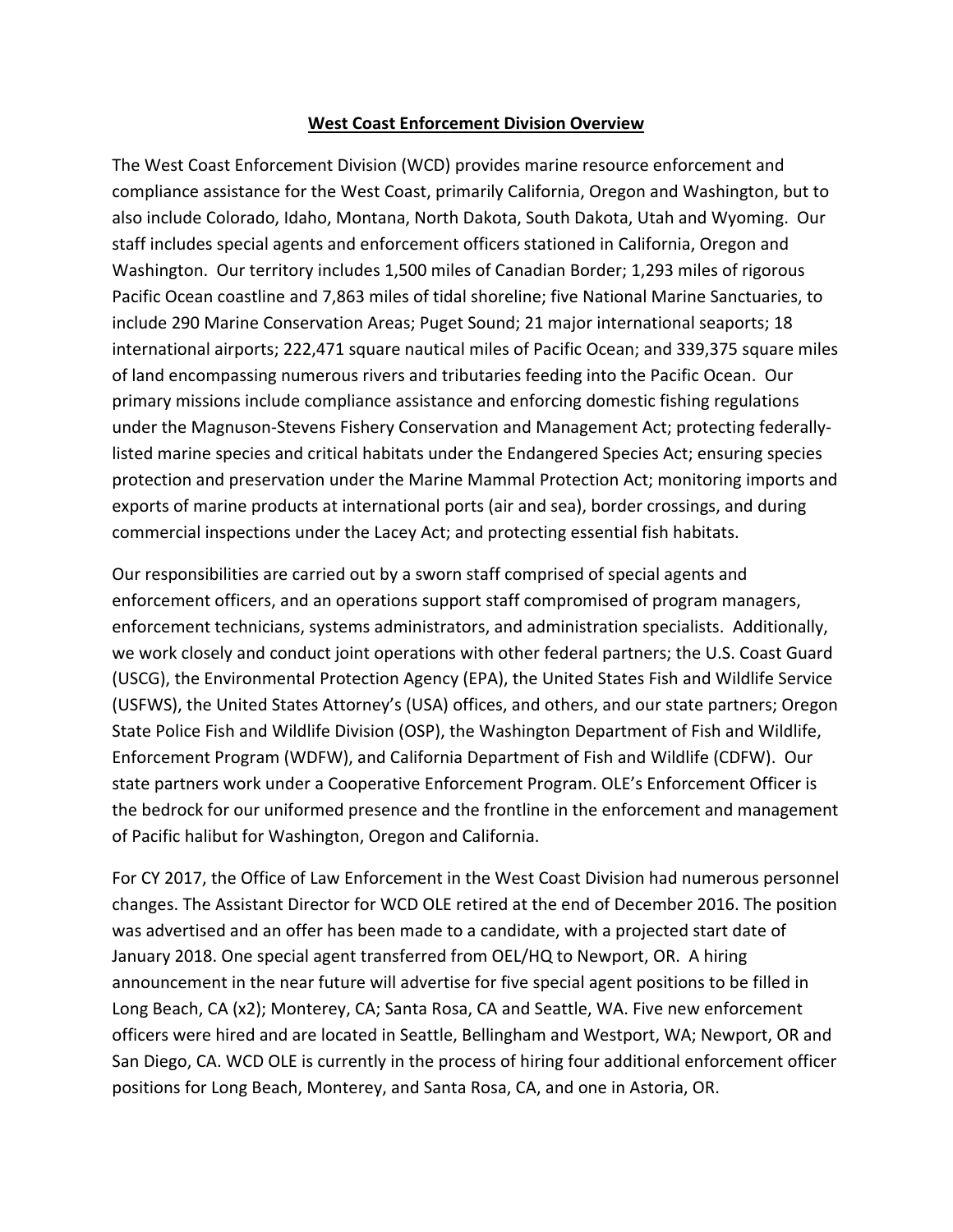The Office of Law Enforcement restructured the administrative program staff to better facilitate agency needs by creating two support groups. The Administrative Officer will lead a team of Mission Support personnel, including a secretary, three administrative assistants (Seattle, WA; Portland, OR and Long Beach, CA), two information technology analysts, and a program analyst for the West Coast Cooperative Enforcement Program. The VMS Program Manager has been assigned as a Program Manager for Investigative Support. That team consists of four VMS investigative assistants (Seattle, WA) and three operational investigative assistants (Seattle, WA; Astoria, OR and Long Beach, CA). Three administrative positions are vacant and under review for series and/or location changes to ensure effective staffing levels in all locations and within the Mission Support and Investigative Support teams.

# **Office of Law Enforcement ‐ Cooperative Enforcement Program (CEP)**

Under the Federally funded NOAA Cooperative Enforcement Program, OLE has ongoing formal Cooperative Enforcement Agreements (CEA) and Joint Enforcement Agreements (JEA) with all three West Coast States: California Department of Fish and Wildlife (CDFW) – Law Enforcement Division, Oregon State Police (OSP) – Fish and Wildlife Division, and Washington Department of Fish and Wildlife (WDFW) – Police. These agreements extend federal authority for state agencies to enforce specific federal laws and regulations as defined in specific agreed upon federal priorities within each agreement, including the enforcement of the Northern Pacific Halibut Act.

In addition to providing reimbursement for direct federal fisheries enforcement work performed by state officers, wardens, and troopers in support of federal fisheries enforcement priorities, the agreements also provide funding for state administrative overhead and direct purchases of large assets (i.e., boats, vehicles, etc.) as well as small or portable assets (i.e., radios, plotters, computers, thermal imaging, cameras, etc.) and services (maintenance of equipment and vessels). The West Coast Cooperative Enforcement Program received \$2.71M for the 2016 agreements – the last of these agreements concluded August  $30<sup>th</sup>$ , 2017; and \$2.24M towards the new 2017 agreements – this first of which commenced August 16th, 2017.

Within the framework of each agreement, under targeted enforcement there are defined marine law enforcement, compliance assistance, and living resource management responsibilities under assorted specific federal traditional priorities that each agency is tasked with responsibility for – these typically include land-based services and at-sea services, and may include air services if available within the agency and if determined necessary. With the 2017 agreements have a blend of traditional (25%) and targeted (or execution) priorities (75%). The traditional priorities operate the same as under prior agreements where each agency has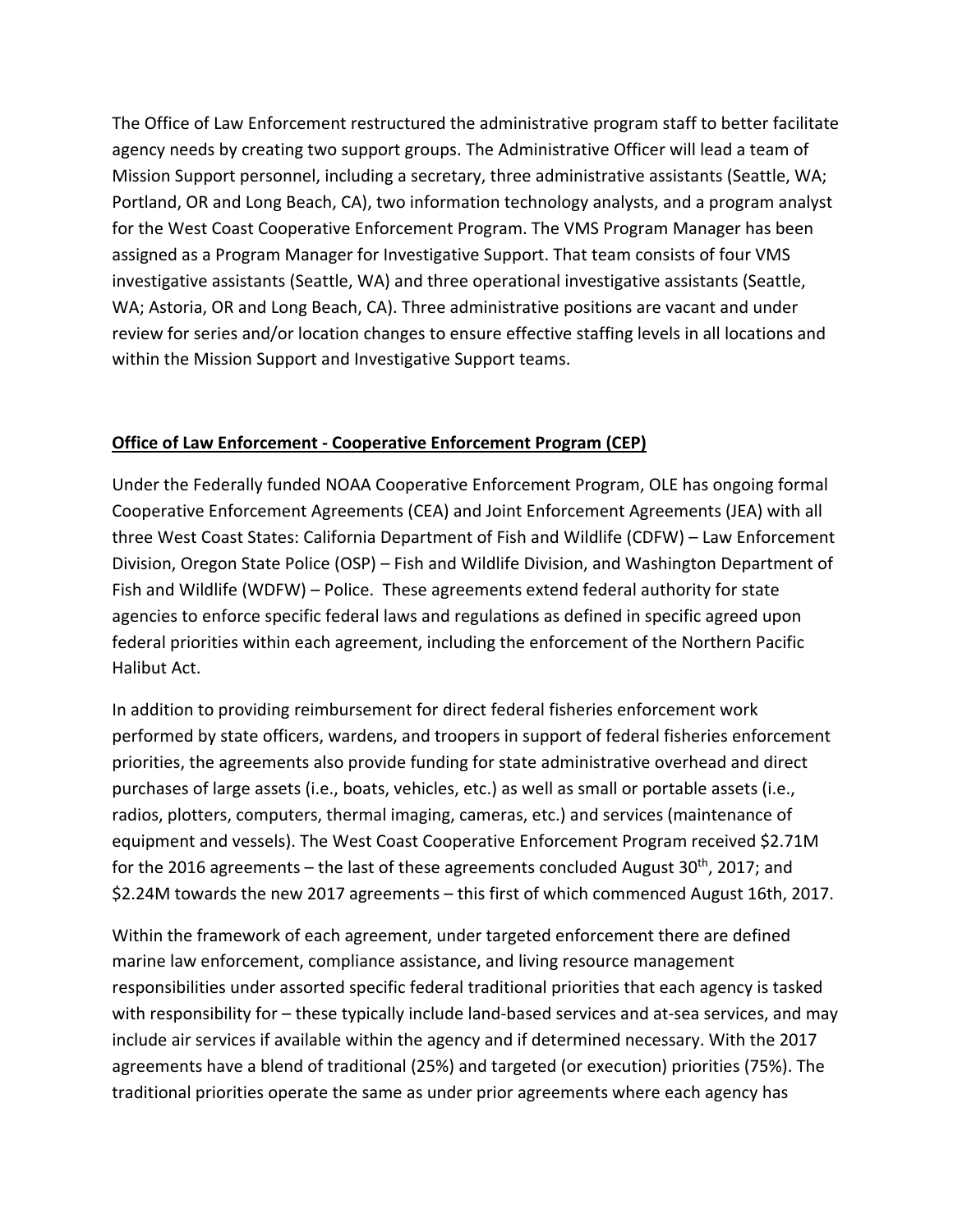federal priorities that share a pool of defined hours for each of the services (sea, land, and air). All West Coast states have Northern Pacific Halibut enforcement and management as one of their executable priorities. Executable priorities are defined and very specific, they have a set amount funding, services, and timeframes, with very specific goals.

These agreements foster a cooperative environment; producing a viable collaborative approach to federal and state living marine resources enforcement and management. There is consistent ongoing cooperative efforts between Washington Department of Fish & Wildlife (WDFW) – Police, Oregon State Police – Fish and Wildlife Division (OSP), California Department of Fish and Game – Law Enforcement Division (CDFW), National Oceanic and Atmospheric Administration, Office of Law Enforcement (OLE), and the United States Coast Guard (USCG) for the enforcement, preservation, and management of living marine resources. The USCG is an excellent federal partner, providing premier at‐sea and air resources and willingly supporting state partner and federal operations. WDFW Officers, CDFW Wardens, and OSP Troopers ensure comprehensive protection and compliance through the monitoring of directed and incidental commercial, recreational, and tribal fisheries. This is accomplished by conducting vessel boardings, monitoring off‐loads, inspections of processors, wholesalers, dealers, markets, air and sea ports, and cold storage facilities, and through follow‐up, surveillance, investigations, and collaborative operations inclusive of Halibut catch limits, quotas, size limits, and documentation inspection. The significant contributions of our West Coast Cooperative Enforcement Program Partners (CDFW, OSP, WDFW), and the USCG, formulate the foundation of coastal living marine resource protection and compliance.

# California Department of Fish & Wildlife – Law Enforcement Division



CDFW responsibilities for Halibut enforcement for land‐based activities includes conducting dockside patrols, off‐load monitoring, licenses, incidental catch, compliance, verification checks, and collaborative enforcement efforts. CDFW at-sea responsibilities include patrolling the Pacific Ocean, conducting operations, collaborative enforcement, and inspecting at‐sea vessels and personnel for licenses, federal permits, logbooks, marine permits and registration, and fish on board, with emphasis in the Exclusive Economic Zone. Most of their agency activities towards Halibut is regionalized to the North Pacific Ocean Coast.

Their agency is limited in their data management abilities as their agency has no centralized records management system and aggregating specifics in reporting data is challenging. Having said this, John Clithero, Program Analyst, has provided a summary of their agency's involvement in Pacific Halibut enforcement and management: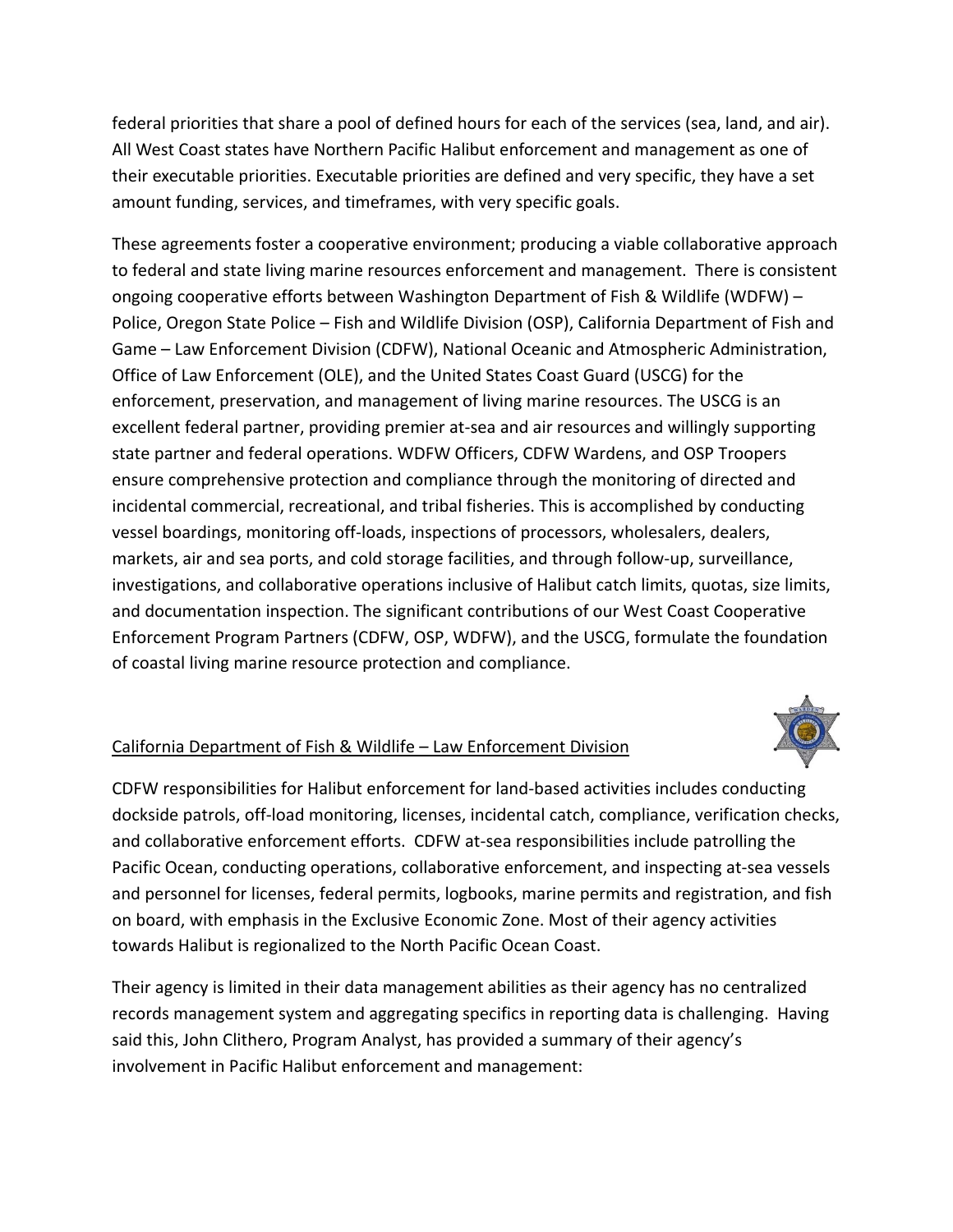# CDFW Enforcement:

For CY2017, CDFW committed fourteen commissioned staff towards Halibut enforcement activities, for a total of 251 operational hours. Their at‐sea activities encompassed: 125 at‐sea hours (79 at‐sea near‐shore vessel personnel hours and 46 at‐sea near‐shore vessel hours,). Their dockside activities encompassed 112 hours. CFDW approximate funding applied towards Halibut enforcement and management was \$24,911.56 (\$16,293.16 at-sea operations and \$8,618.40 for land‐based operations). Wardens made 289 contacts – with full compliance and no enforcement actions taken.

# CDFW Enforcement Highlights:

During CY 2017, CDFW land‐based and at‐sea halibut patrols covered the major ports in Mendocino, Humboldt and Del Norte Counties (Pt. Arena, Albion, Noyo Harbor, Shelter Cove, Eureka, Trinidad, and Crescent City), and approximately 15 sport boat launch ramps. CDFW patrolled, contacted, and regularly checked eight party boats targeting halibut between Shelter Cove and Crescent City. Numerous dockside and at‐sea contacts were made where halibut were present. Offshore halibut patrols were made in combination with salmon and rockfish patrols. The halibut catch rate was reported to be low in the Shelter Cove area in Northern California by Wildlife Officers working in that area. No enforcement actions were taken based on observed compliance with all applicable regulations.

# CDFW Enforcement Comments:

Continual complaints from the public were received by CDFW Wildlife Officers working in the field relating that the recreational halibut regulations are too confusing.

#### Oregon State Police – Fish & Wildlife Division



OSP responsibilities for Halibut enforcement for land‐based activities includes conducting dockside patrols, off‐load monitoring, licenses, incidental catch, compliance, verification checks, and collaborative enforcement efforts. OSP at-sea responsibilities include patrolling the Pacific Ocean, conducting operations, collaborative enforcement, and inspecting at‐sea vessels and personnel for licenses, federal permits, logbooks, marine permits and registration, and fish on board, with emphasis in the Exclusive Economic Zone.

# OSP Enforcement:

For CY2017 OSP committed seventeen commissioned staff towards Halibut enforcement activities, for a total of 632 operational hours. Their at‐sea activities encompassed: 475 at‐sea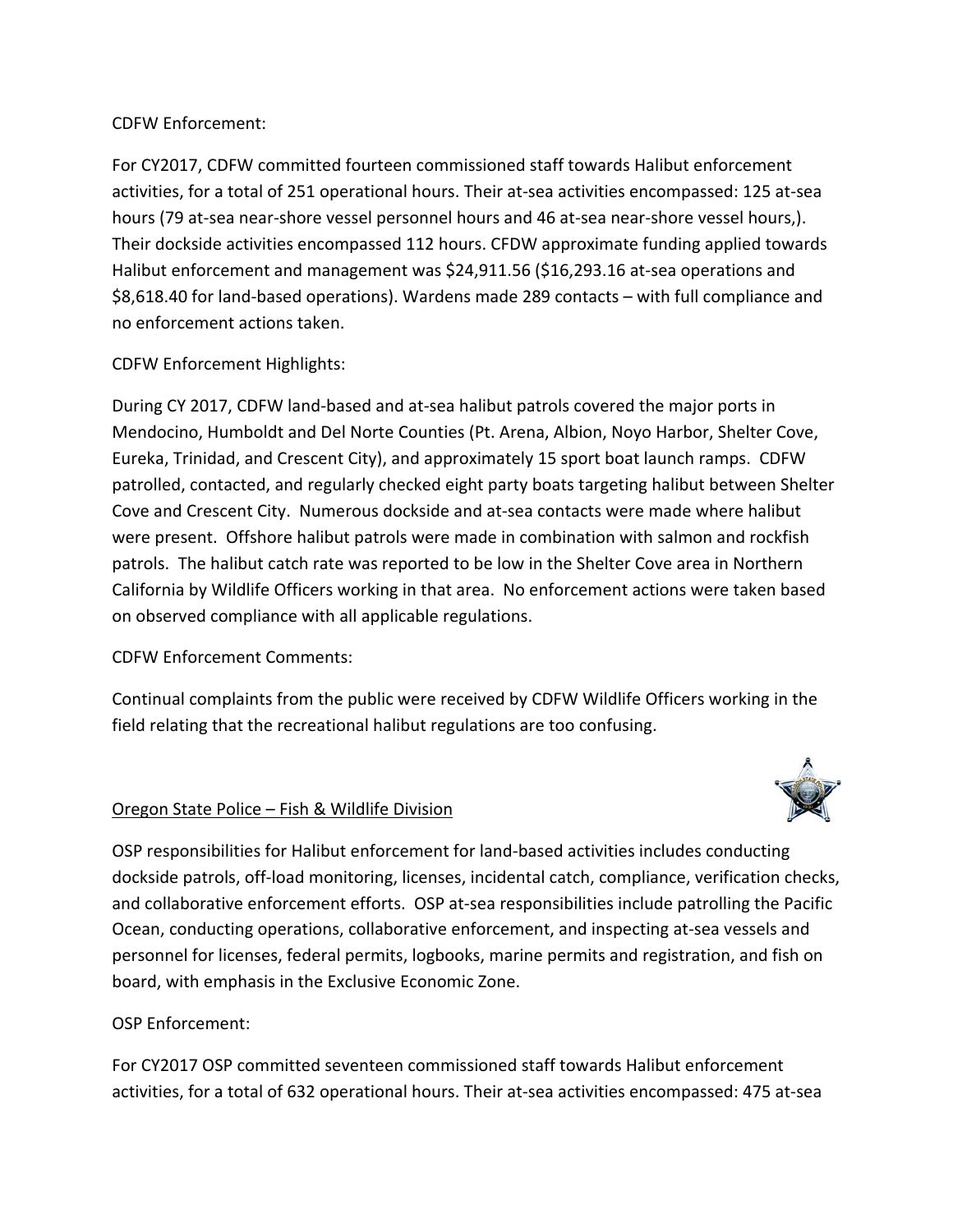hours (231 at‐sea near‐shore vessel personnel hours, 115.50 at‐sea near‐shore vessel hours, 86 at-sea long-range vessel personnel hours, and 43 at-sea long-range vessel hours). Their dockside activities encompassed 156.50 hours. OSP approximate funding applied towards Halibut enforcement and management was \$40,526.30 (\$31,605.80 at‐sea operations and \$8,920.50 for land‐based operations). OSP Troopers contacted 979 anglers with 112 not being in compliance (for an 89% compliance rate), with one federal referral case.

OSP Enforcement Highlights:

In May, Senior Trooper O'Connor along with Troopers Olson and Reeder conducted a boat patrol for the All‐Depth Halibut season out of Garibaldi. A charter boat was contacted with 16 people on board including the captain and deckhand. At the time of the contact, there were 14 halibut on board. Upon inspection of the harvest tags, it was determined that one of the anglers did not have a harvest tag. Six anglers, including the deckhand, had purchased "prepaid daily angling licenses" from the charter company and had failed to properly validate their license for their halibut because they had written the location/species code but not the month/day. Some of these licenses were missing the "valid for" date and one of them was missing the name, date of birth, signature and the "valid for" date. The captain was contacted and he stated that each angler purchases a license from the charter company when they arrive in the morning if they did not already have one. The captain stated the anglers leave the licenses blank until they get to the fishing grounds, this way they can get their money refunded to them in the event there are mechanical or weather problems. The captain had a supply of licenses that he admitted to selling from the boat while underway. A citation was issued to the deckhand for Failure to Properly Validate Angling Harvest Tag and another citation was issued to one of the anglers for No Angling Harvest Tag. One halibut was seized and donated to the County jail. Warnings were given to five of the customers for Failure to Properly Validate Angling Harvest Tag.

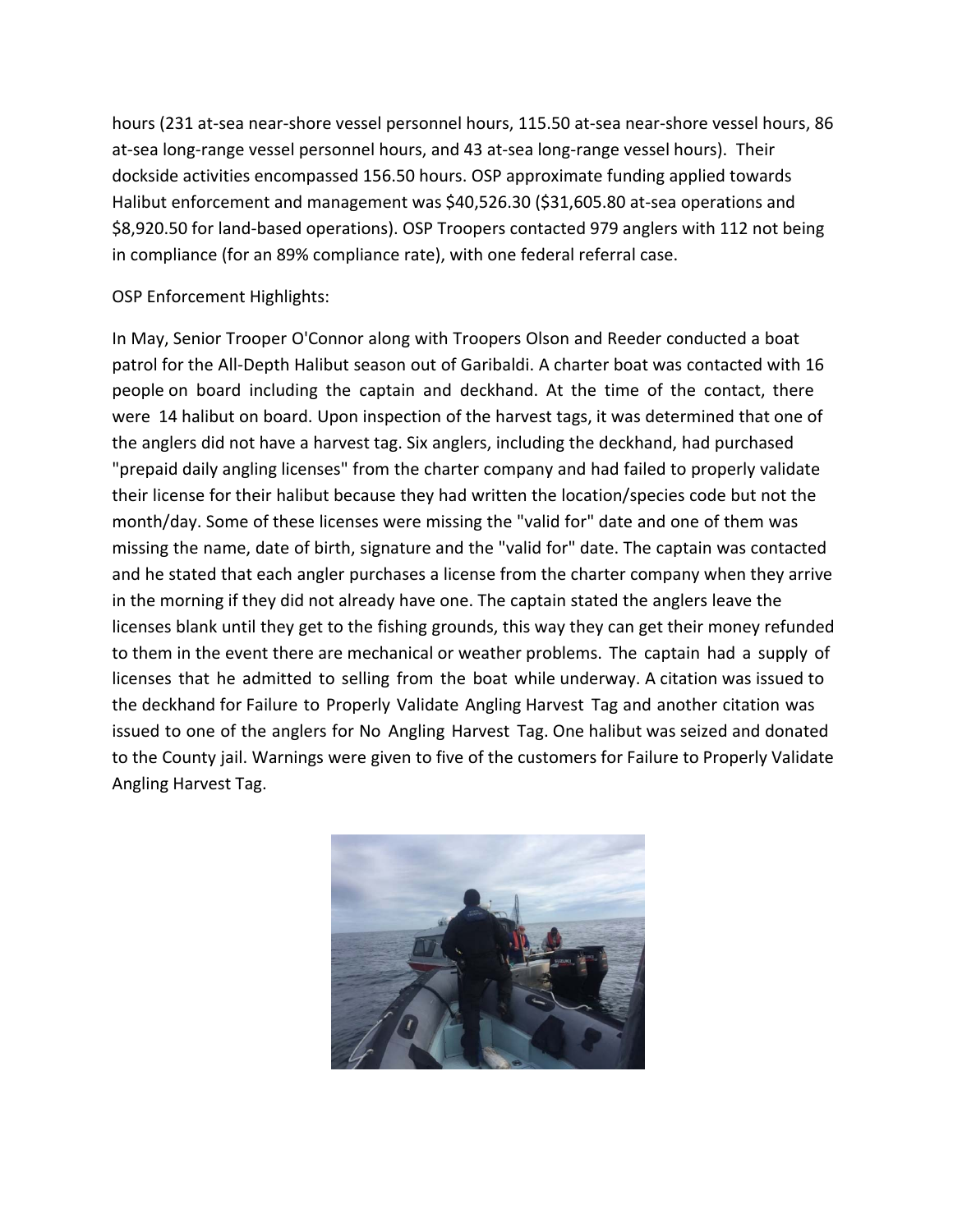Troopers Van Meter and Hansen conducted offshore boat patrols out of Newport for the All‐ Depth Halibut season during May. Over the course of two days, the Troopers contacted 132 anglers and approximately 52 boats. One angler was contacted who was fishing for halibut but did not have his harvest tag with him. The Troopers did a check to determine if he had in fact purchased a tag and found that he did. It was also determined this angler had a warrant for his arrest. The angler was taken into custody without incident and put onboard the OSP patrol vessel. The angler was transported by boat to the USCG Station Yaquina Bay where he was then transported to the Lincoln County Jail by Senior Trooper Kehr and Trooper Adkins.

One angler was contacted at South Beach Marina with a halibut that was not recorded on a harvest card. The angler claimed he had fallen asleep and forgot to tag the fish. The angler was cited for Fail to Immediately Validate Harvest Card.



In June, Senior Trooper Herman and Recruit Likens conducted a boat patrol on the ocean at Astoria Canyon during the one day North of Falcon recreational halibut season. The troopers checked multiple halibut anglers. Four citations were issued for Fail to Validate Harvest Card, including one boat with three halibut on board, none of which were tagged. Five warnings were also issued for Fail to Properly Validate Harvest Card, and one for Unlawful Possession of Lingcod. One lingcod was seized.

In June, Senior Trooper Cutsforth and Senior Trooper Farrar conducted a boat patrol on the Siuslaw River and Pacific Ocean during the last All‐Depth Halibut season. During the patrol, they contacted numerous boats and sport anglers near Heceta Banks and one commercial fisherman who was fishing for Salmon near the commercial Salmon cut off at the Siuslaw River South Jetty. No violations were observed and the catch rate was slow. The Troopers also checked the Cape Perpetua Marine Reserve for any unlawful activity, with none being detected.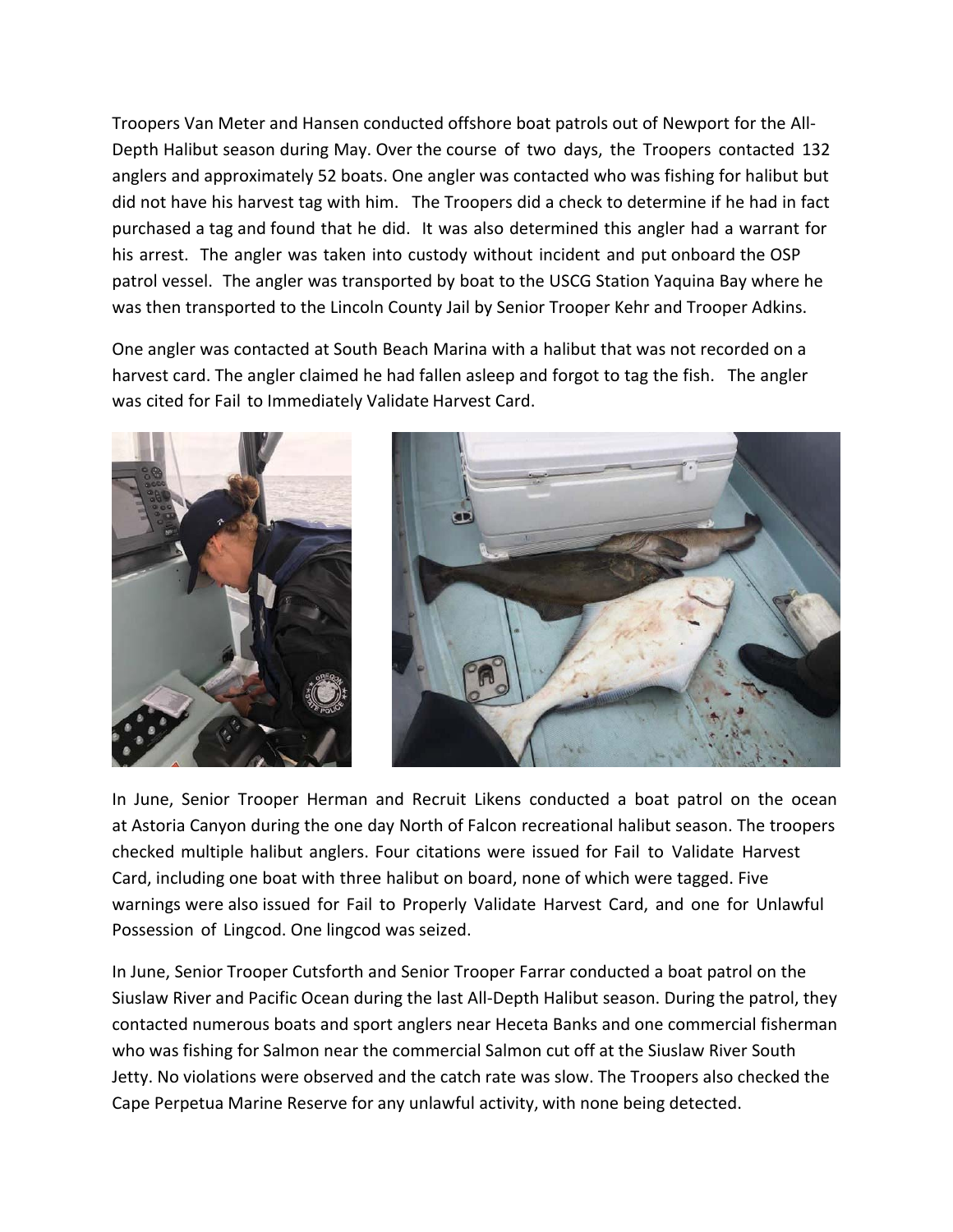Trooper Roberts performed an evening surveillance at the port of Bandon checking halibut anglers. Six different anglers were contacted that had retained halibut. All of the anglers had tagged their catch but had not fully validated the length of their catch on their combined angling harvest cards. All of the subjects stated that they did not have measuring devices onboard their vessels. The six subjects were warned for Fail to Properly Validate Combined Angling Harvest Card.

In June, Senior Trooper Farrar checked commercial halibut fisherman and their vessels during the 2017 Commercial Halibut Derby, and after the closure between Florence and Coos Bay. Several boats were contacted at the various ports and no violations were observed.

While observing commercial halibut offloads in Port Orford, Senior Trooper Keeler became suspicious of a vessel that appeared to not match the length on its halibut permit. According to the state vessel license, the vessel is 33 feet in length. According to the Coast Guard, the vessel is 35.9 feet and according to the halibut permit the vessel is between 36 and 40 feet. The vessel landed well over the limit of halibut for vessels under 36 feet. Information was gathered and forwarded to NOAA Office of Law Enforcement for follow‐up.

In July, Sergeant Thompson and Senior Trooper Van Meter checked the Newport commercial halibut fleet as they returned to port after the first halibut derby for 2017. The catch rate was low. One boat was contacted who had a crew member who did not have his 2017 individual commercial fishing license and the boat didn't have enough crew licenses to cover the extra crew member. The crew member was cited for No 2017 Individual Commercial Fishing License.



During August, Senior Trooper Van Meter partnered with Lincoln County Marine Patrol Deputies for an offshore halibut patrol for the first weekend of the summer All-Depth season.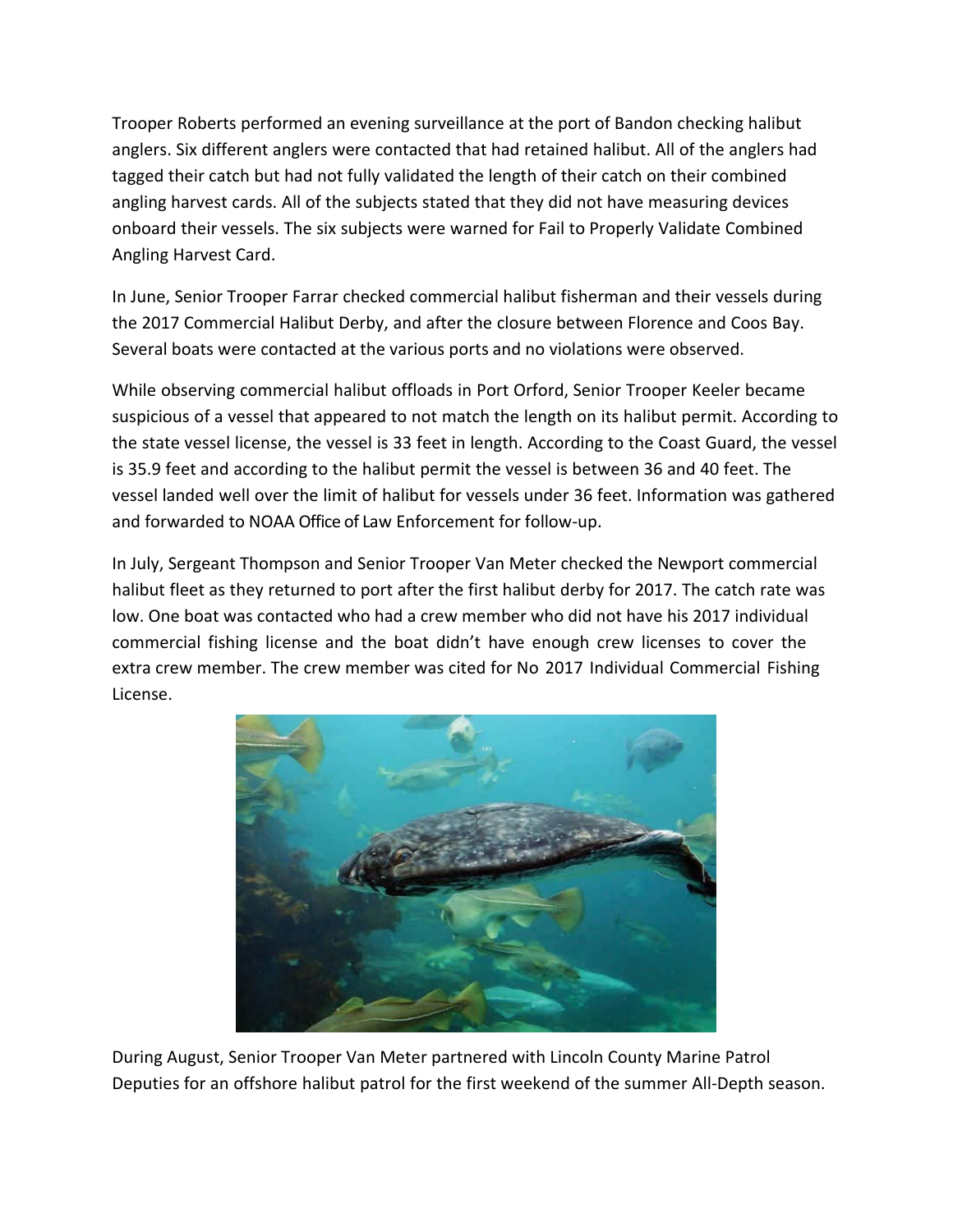Fishing pressure was high due to excellent ocean conditions. Numerous boats were checked and the following angling offenses were found:

A boat with three halibut anglers was contacted, with one of the anglers stating as the Trooper made initial contact, that they had just caught a fourth fish that they were going to give to their friends in another boat. The Trooper boarded the vessel and found a cooler full of halibut on the back deck. One of the anglers said that the fish on top had just been caught and was so slimy and flopping around that it flopped around the deck, into the boat cabin and then flopped right into the cooler. The angler claimed the fish had just been caught and happened right as the Trooper's boat was pulling up. The angler said the fish was still alive and "I should just release it". The Trooper stared at the lifeless halibut in the cooler for several minutes and determined it wasn't going to swim away. The Trooper seized the fish from the cooler and noticed there were four additional halibut still in the cooler. When asked about the extra fish, the angler said he had no idea how that fish got there and must have miscounted. The Trooper seized that fish as well. The three anglers were cited for Fail to Validate Harvest Card for the fish they were allowed to keep. One angler was also cited for Exceeding Daily Limit of Halibut. Both seized halibut were later donated to the Lincoln County Food Share.

Senior Trooper Van Meter and Trooper Adkins conducted an offshore boat patrol out of Newport for an All‐Depth Halibut sport fishery during September. Two boats were contacted fishing within the Stonewall Banks Yelloweye Rockfish Closure Area. One of the boats possessed a halibut that the Troopers determined had been caught inside of the closure area by locating coordinates from the boats GPS plotter. Both boats were cited for Angling Closed Area; Stonewall Banks YRCA. The halibut was seized and the angler that caught it was cited for Unlawful Possession of Halibut; Closed Area. Two other citations were issued for Failure to Immediately Validate Harvest Card.

# Washington Department of Fish & Wildlife – Police



WDFW responsibilities for Halibut enforcement for land‐based activities includes commercial off‐load monitoring, compliance, and verification checks, and recreational emphasis and inspections of key coastal ports, to ensure compliance of limits, size, and gear restrictions. WDFW at-sea enforcement includes patrolling, conducting operations, and vessel inspections, illegal trafficking in sport caught halibut, unreported/undocumented catch, and selective gear restrictions, with emphasis in the Exclusive Economic Zone.

WDFW Patrol Officers conducted halibut related compliance inspections on the water, at the dock, and in the market place along the Washington Coast, Strait of Juan de Fuca, and Puget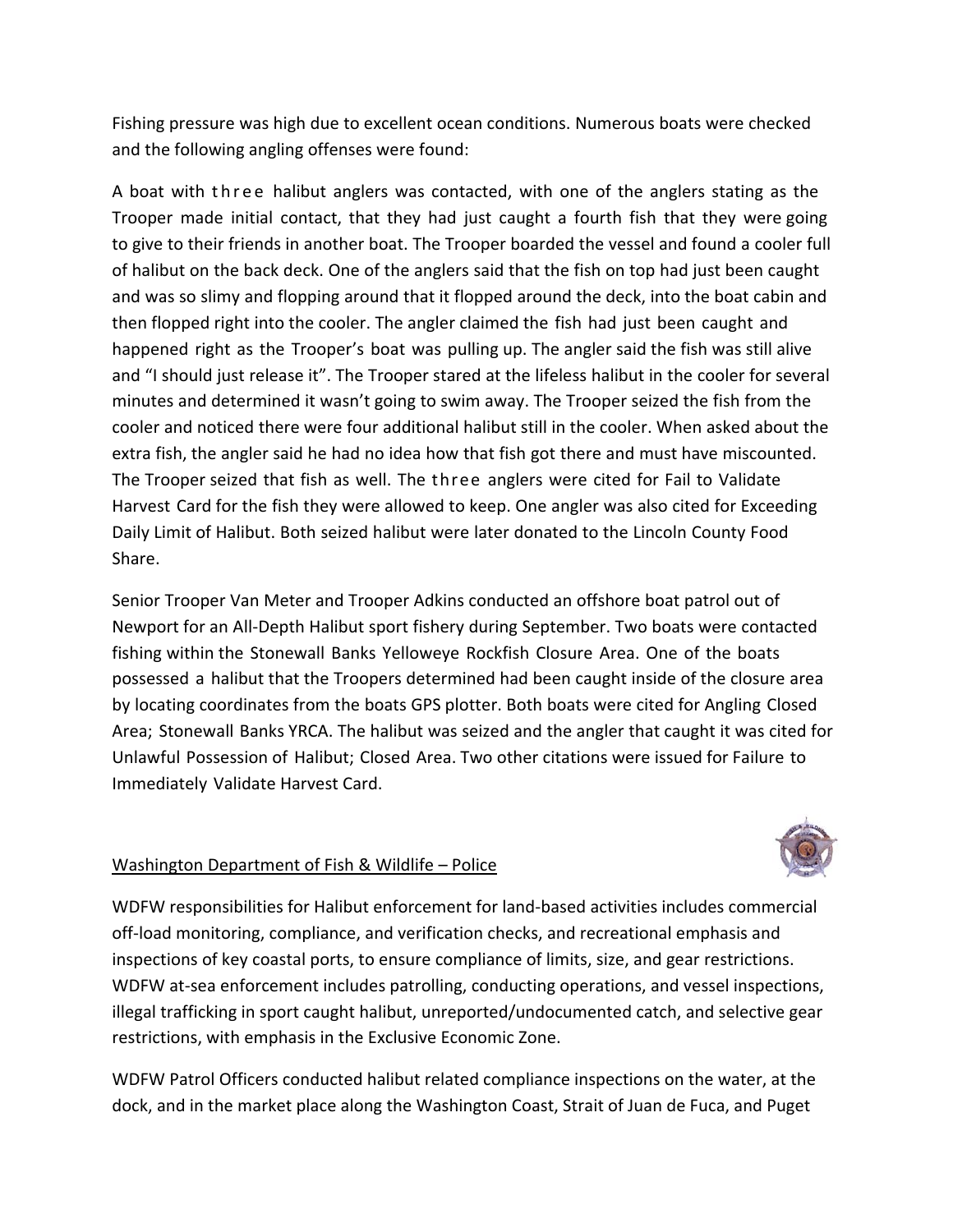Sound. Officers patrolled during the open commercial and recreational seasons and during closures to provide protection throughout the entire year.

# WDFW Enforcement:

WDFW committed 16 commissioned staff toward halibut enforcement, for a total of 763 hours. Their at‐sea activities encompassed: 555 at‐sea hours (370 at‐sea personnel hours and 185 at‐ sea long-range vessel hours). Their dockside activities encompassed 208 hours. WDFW approximate funding applied toward halibut enforcement and management was \$56,420.10 (\$44,502.95 at‐sea operations and \$11,917.15 for land‐based operations). WDFW Officers accomplished 2,095 recreational contacts and 109 commercial contacts, issued 201 warnings and 46 citations.

#### WDFW Overview:

Halibut can be found throughout Puget Sound and offshore waters. This resource is shared among four user groups in Washington State: recreational, directed non‐Indian commercial, non-Indian incidental, and Tribal fishermen. Washington Department of Fish and Wildlife (WDFW) police developed a patrol plan for 2017 that provides comprehensive protection throughout the entire year.

As halibut seasons and habitats overlap with other fisheries, directed halibut patrols often reveal federal and state violations related to other species. Conversely, halibut violations were also found during patrols intended to maintain compliance in other fisheries. Common halibut violations include mutilation of fish so that size or species could not be determined, failure to account for catch, fishing for and possession of rockfish or halibut in closed areas, closed‐ season fishing, exceeding limits, failing to submit catch for inspection (hidden fish), and fishing without a license.

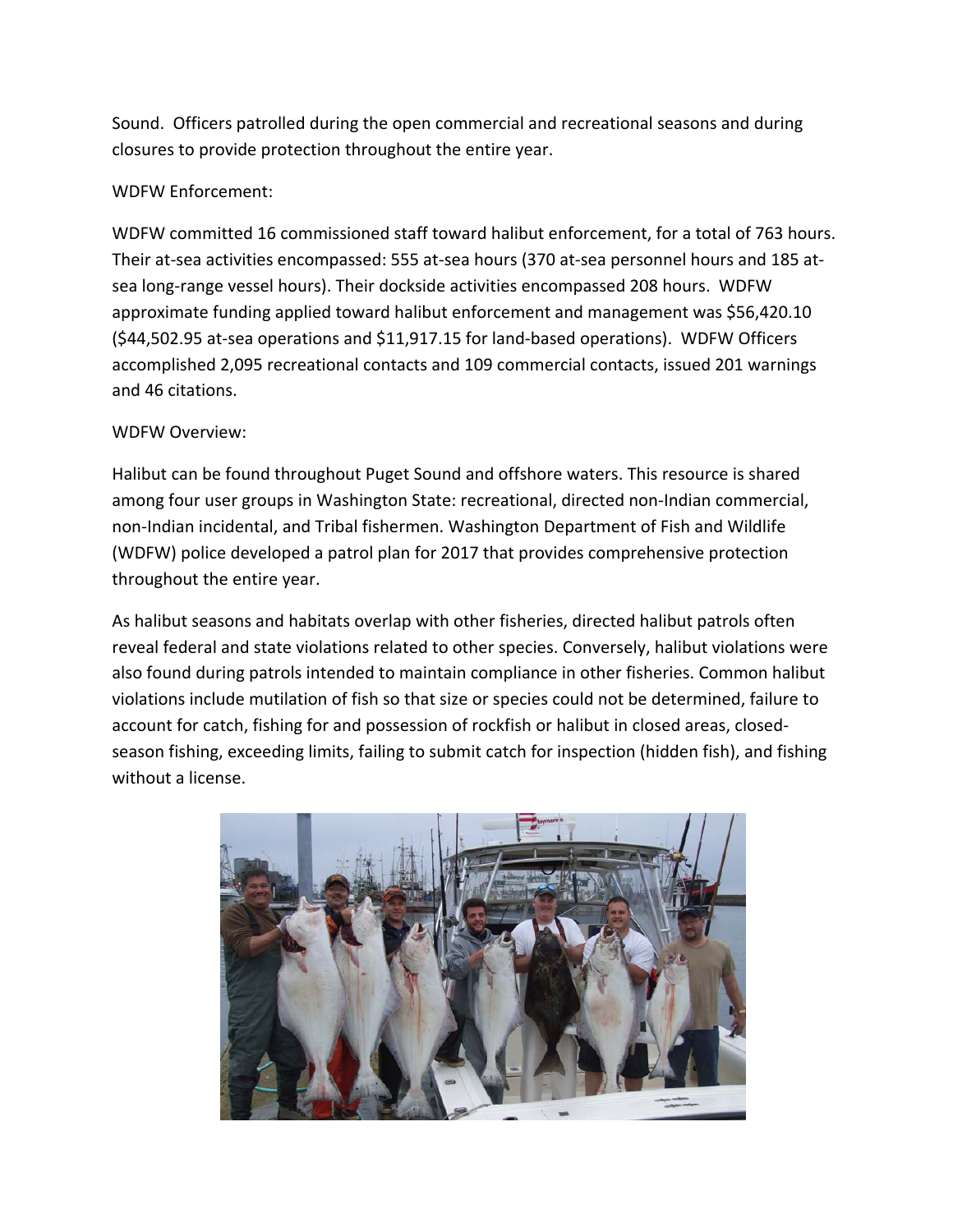#### WDFW Strategic Planning:

The Patrol Plan's focus areas include:

Elevating enforcement presence at‐sea and shore side during halibut‐directed fisheries or when halibut can be legally retained incidental to other fisheries;

Ensuring compliance with halibut hot spots that are closed to fishing during open halibut seasons (intended for yellow eye and canary rockfish protection);

Providing a presence on the halibut grounds during season closures, to include during non‐ halibut fisheries in locations where halibut could be intercepted;

Monitoring commercial off‐loads;

Inspecting wholesale and retail sellers to ensure lawful origin of halibut in commerce;

Ensuring the safety of all persons engaging in commercial and recreational fisheries; and

Conducting joint patrols with partner agencies such as Tribal, United States Coast Guard and local sheriffs' offices in order to expand patrol coverage.

WDFW Enforcement Highlights:

Recreational Season:

Three detachments conducted saturation patrols in Marine Areas 1, 2, 3, 4 and 5 prior to and during the recreational and commercial coastal halibut openers. WDFW police committed four patrol boats and deployed officers on United States Coast Guard (USCG) and Clallam County Sheriff's vessels to expand the at‐sea presence. In addition to WDFW officers detecting recreational and commercial fishing violations, USCG boarding teams terminated several vessels voyages due to a lack of required safety equipment. Some highlights include: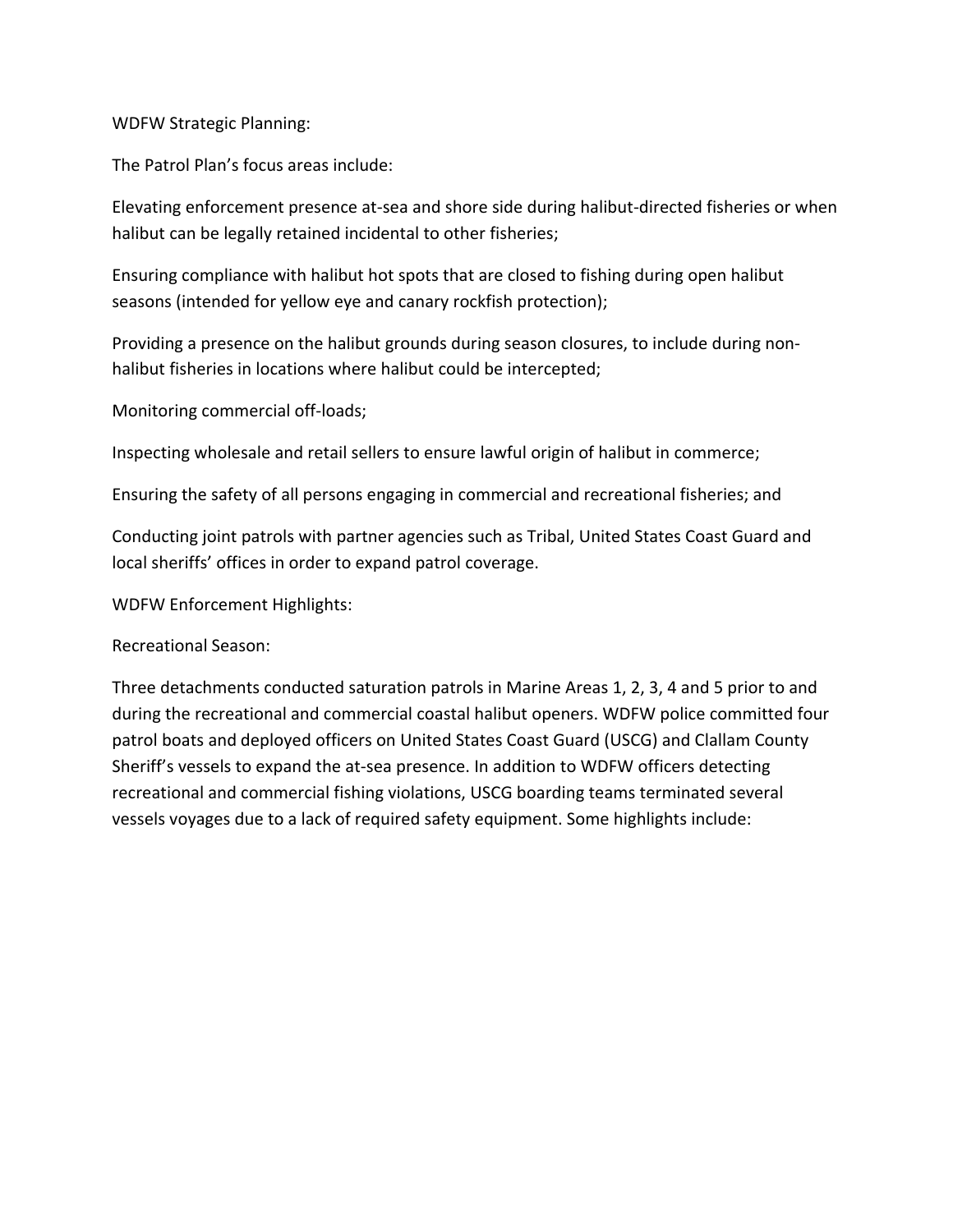A number of halibut‐directed patrols resulted in high compliance with halibut rules, however, groundfish‐related violations by halibut anglers were still observed. For example, one vessel kept a dozen rockfish (five different species) that were illegal to possess in addition to three undersized lingcod. At least one person in the group understood how much trouble they were in upon seeing the patrol vessel approach and started to throw fish overboard. Since rockfish with distended swim bladders fail to sink, they were easily retrieved and the fishermen were cited accordingly.



Officers Davidson, Branscomb, Summit and Sergeant Rosenberger, with assistance from USCG, emphasized presence in the La Push area. The first open fishing day yielded violations which included one boat fishing halibut in a closed area and in possession of two closed‐season Canary Rockfish. With the assistance of the USCG helicopter, WDFW Police were able to contact a vessel fishing for halibut in the Yellow Eye Conservation Area, which is closed to halibut fishing.

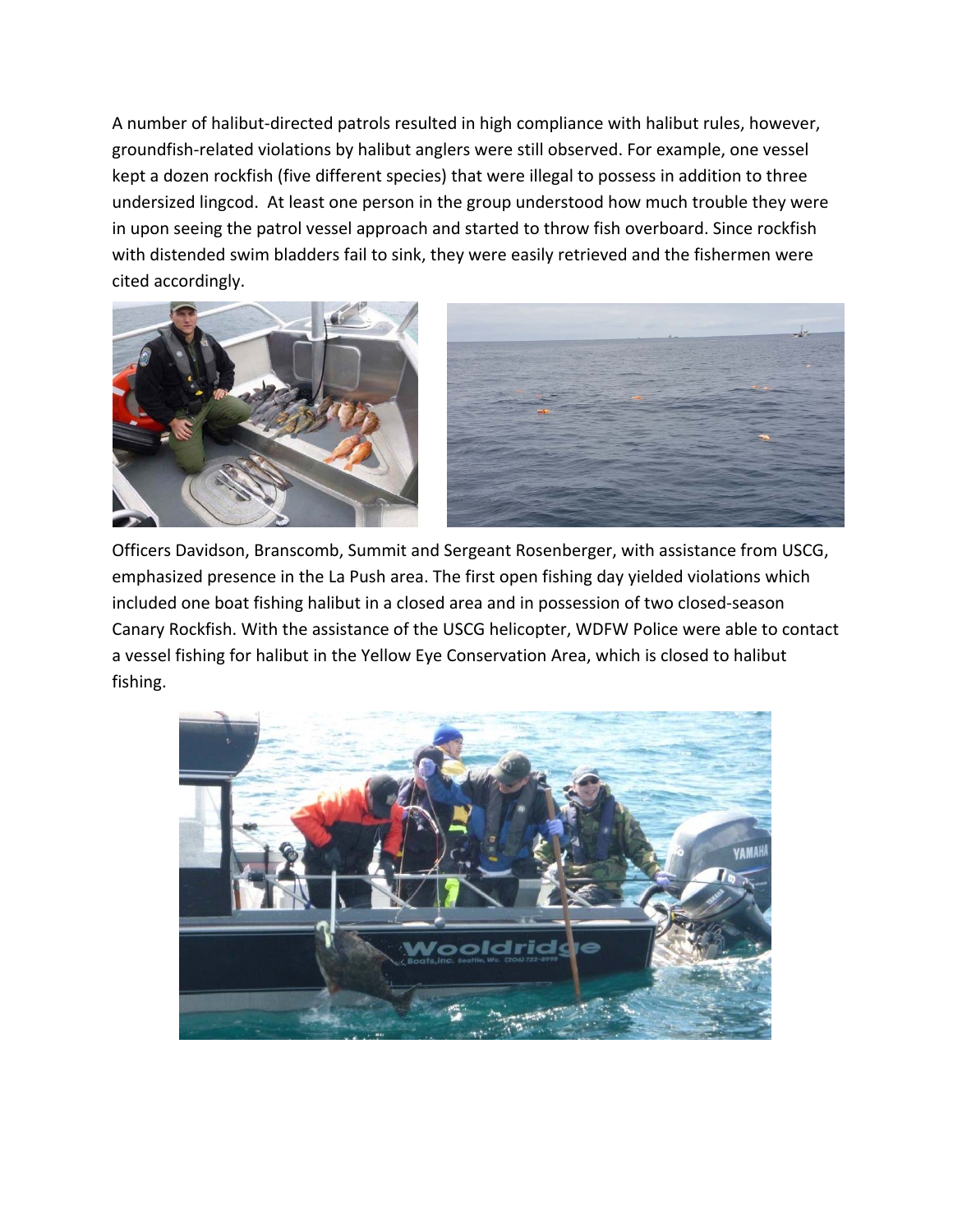Officer Summit assists an angler at his request:



In the Strait of Juan de Fuca, Sergeant Rosenberger teamed up with the Clallam County Sheriff to patrol waters between Sekiu and Neah Bay. Three men aboard a boat were contacted and told the Sergeant that they did not have any fish on board and that it was a slow fishing day. As the deputies conducted a vessel safety inspection, Sergeant Rosenberger could hear a fish flopping within a fish well and saw drops of blood on the deck. Sergeant Rosenberger told the men that he knew there was a fish aboard and requested that they provide it for inspection. They men again denied having a fish, just as the fish started to thrash. The Sergeant asked to see the inside of a fish well the suspect was standing on and discovered a halibut, which was very much alive. The suspect told the Sergeant that he had not recorded the fish on his catch record card, and that is why he had not told the truth. The Sergeant informed the man that he had taken what is a lesser violation and made it into a gross misdemeanor offense by lying. He was cited accordingly. Over-limits for bottomfish and retaining rockfish in closed areas were also addressed through additional angler inspections.

WDFW Police went undercover and observed an over-limit of four halibut retained on board a vessel for hire. Small halibut, both alive and dead were hi‐graded in favor of larger fish. When confronted, the captain(s) and crew had a hard time telling the truth for quite some time, but finally admitted to the violations. Ultimately a search warrant was served on the charter boat company office as officers had cause to believe that hi‐grading and exceeding limits was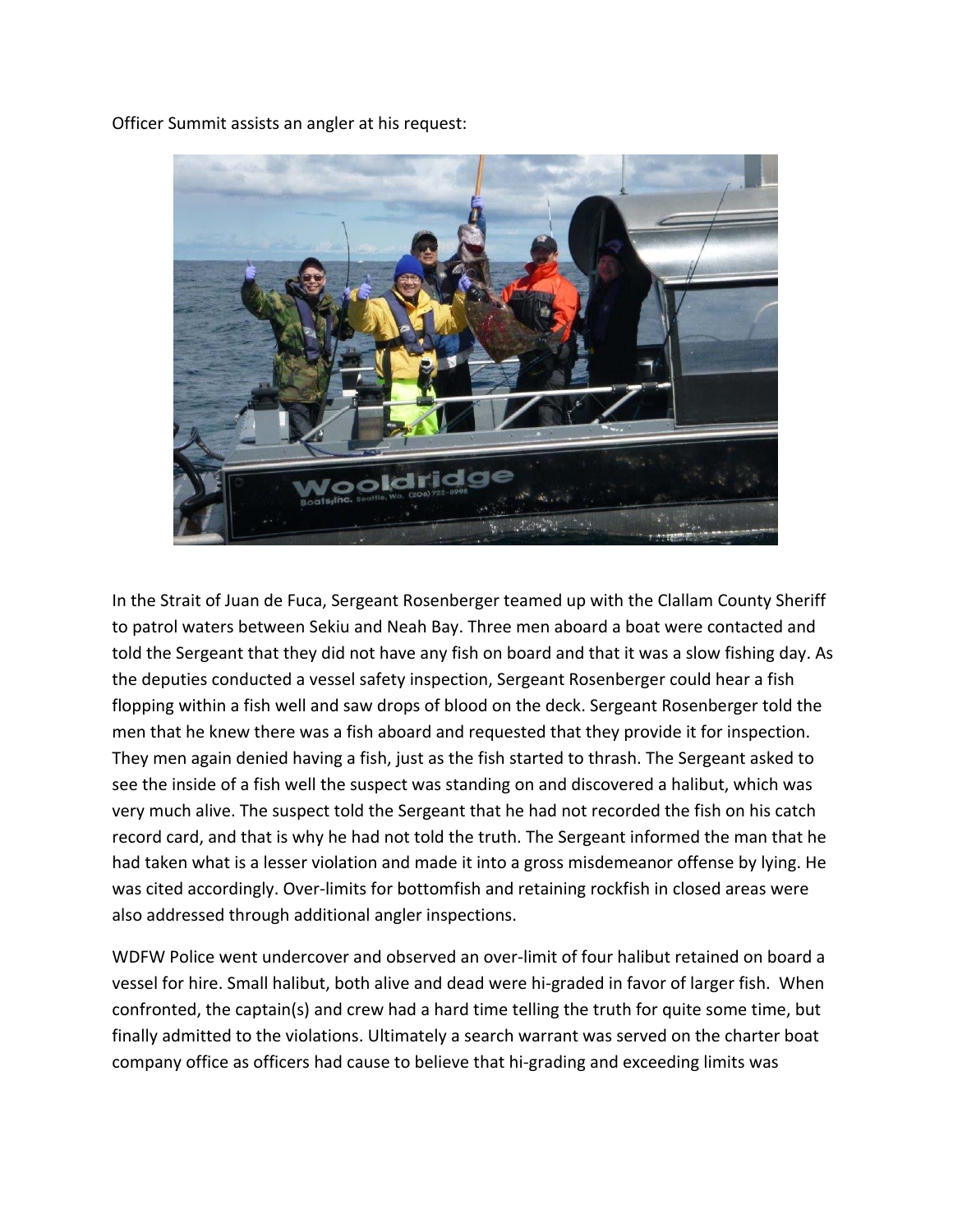routine. After interviewing numerous witnesses on prior fishing trips, additional violation counts have been added to the original case.

# **Local charter suspected of** 'high-grading' prized halibut

 $G$  f  $V$   $\oplus$  +

Natalie St. John . Published on July 18, 2017 3:51PM



Incidental Halibut Fishery:

Commercial salmon troll areas overlap halibut grounds. Trollers may legally retain halibut incidental to the salmon fishery, however limits apply. Commercial trollers are routinely inspected to ensure compliance. No violations were found.

Fish Company Inspections:

Wholesale fish dealers and processors are inspected throughout the season to ensure proper catch accounting and enforce possession limits. One commercial vessel was discovered to have delivered two hundred and eighteen pounds of halibut in excess of the limit. The overage was seized and state citations were issued to the captain. Officers also conducted vessel patrols during each of the open‐directed commercial halibut fisheries. No violations were found.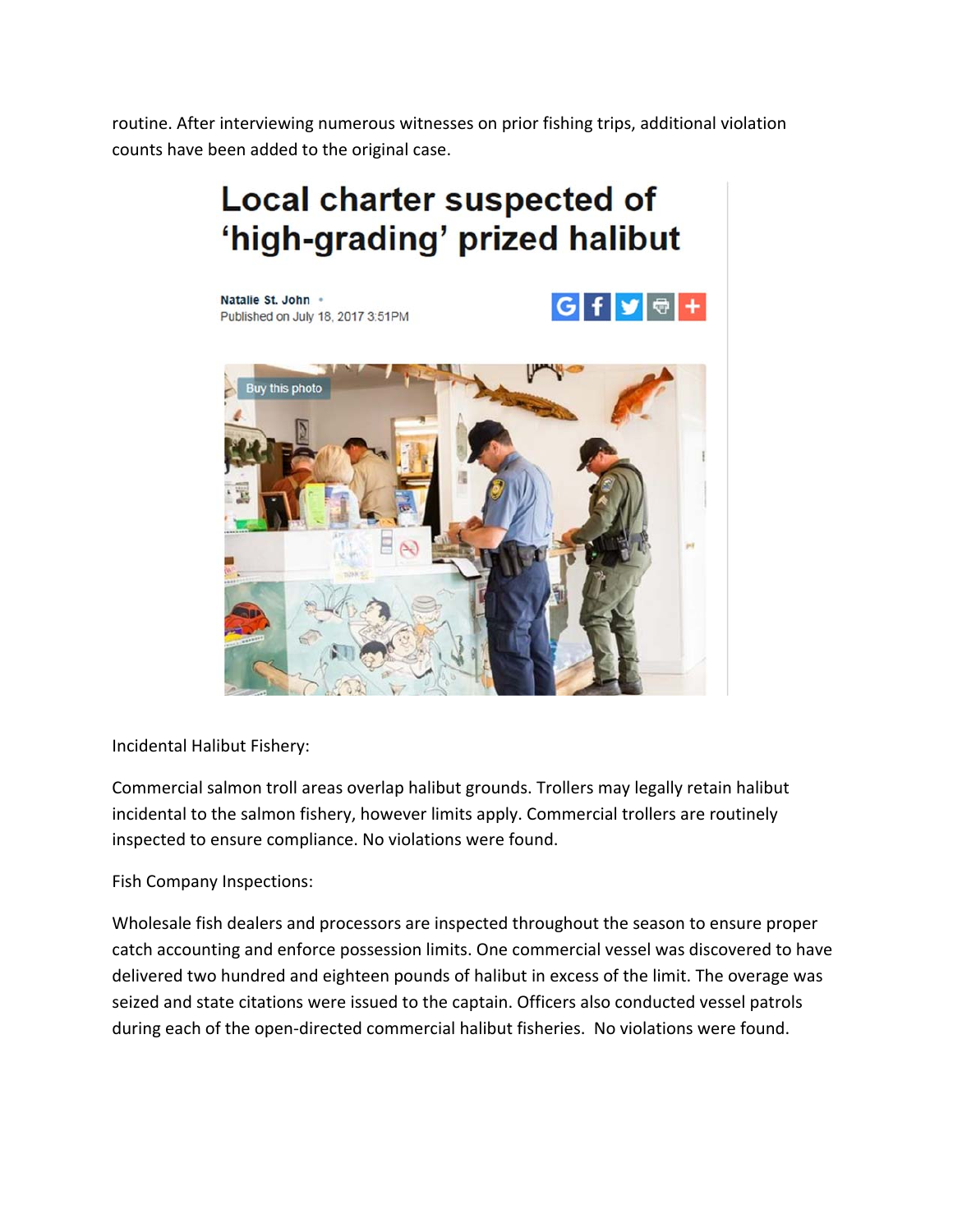

# **Office of Law Enforcement – West Coast Division Investigations & Patrols**

#### **Investigations**

Enforcement Officers monitored an offload of Pacific halibut subsequent to the IPHC Area 2A halibut opener. A commercial fishing vessel was found to be 224 pounds over quota limits. The owner/operator agreed to forfeit the halibut. He was offered a summary settlement in the amount of \$1,176.00. The offer was accepted.

Enforcement Officers monitored an offload of pacific halibut subsequent to the IPHC Area 2A Halibut opener. A commercial fishing vessel was found to be 317 pounds over quota limits. The owner/operator agreed to forfeit the halibut. He was offered a summary settlement in the amount of \$1,664.25. The offer was accepted.

A supervisory enforcement officer and special agent assisted Washington Department of Fish and Wildlife (WDFW) serve a search warrant on a charter fishing company in Ilwaco, WA. Evidence was collected in support of the WDFW investigation into suspected high‐grading and waste of halibut during charter fishing trips. Investigation continues.

Enforcement officers conducted multiple dockside boardings during the commercial halibut fishery in the area of Coos Bay, OR and Ilwaco, WA. Several violations were observed, including improperly marked gear, failure to maintain fish receiving tickets, and failure to maintain vessel log.